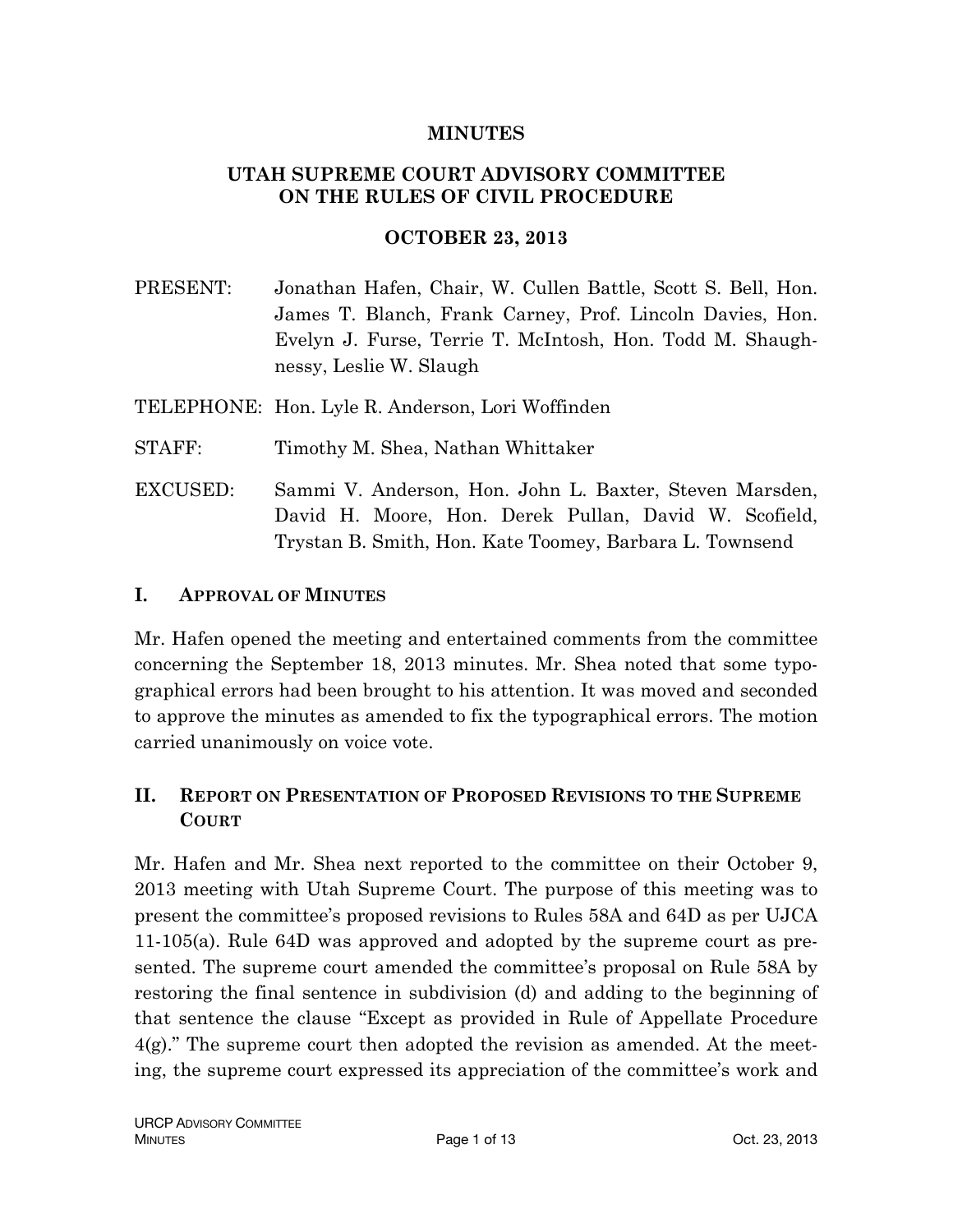encouraged the committee to remain active and vigilant in ensuring that needed revisions to the rules are promptly addressed.

### **III. RULEMAKING PRINCIPLES**

Mr. Hafen next led a discussion on the principles that should guide the committee in drafting and revising the rules. Mr. Shea prepared a document entitled "Seven Pillars of Rulemaking" that had been distributed to committee members in the meeting materials. Mr. Hafen asked for comments and suggestions on the document.

With respect to the principle of certainty, Judge Furse questioned whether "provide directions to an outcome" was the correct wording, as it sounded too close to "outcome determinative." Mr. Slaugh added that the intent of the rules was not always to provide directions to an outcome, as some rules explicitly call on the trial court to exercise discretion. Mr. Shea responded that his intended meaning was that the rules should create a roadmap for the litigation process. Mr. Hafen suggested amending the explanation of certainty to "the rules should provide a predictable process."

Judge Blanch suggested adding the principle of consistency. This principle would recognize the value of having the Utah rules correspond to the federal rules unless there is a good reason to deviate from those rules, as it allows state courts and practitioners to cite federal case law as persuasive precedent. He added that we should bear in mind when drafting our rules that there is a danger in improving upon "imperfect" language that is identical to the language of federal rules—it throws the applicability of federal case law into question. Additionally, as so much of our wording comes from the federal rules, tweaking the language just to "clarify" may actually increase confusion, as it raises the question of whether the change was meant to be to substance or just to style. Mr. Hafen noted on the theme of consistency that the committee should strive to make the rules internally consistent.

Members raised questions about the difference between the principles of clarity and simplicity. Mr. Shea responded that clarity emphasizes using plain language and avoiding legalese, while simplicity emphasizes avoiding convoluted procedures. Judge Furse suggested that there should be a principle stating that the rules should accurately and comprehensively describe the litigation process. If there are unwritten rules or procedures, the committee should attempt to document them so that *pro se* litigants or practitioners who are in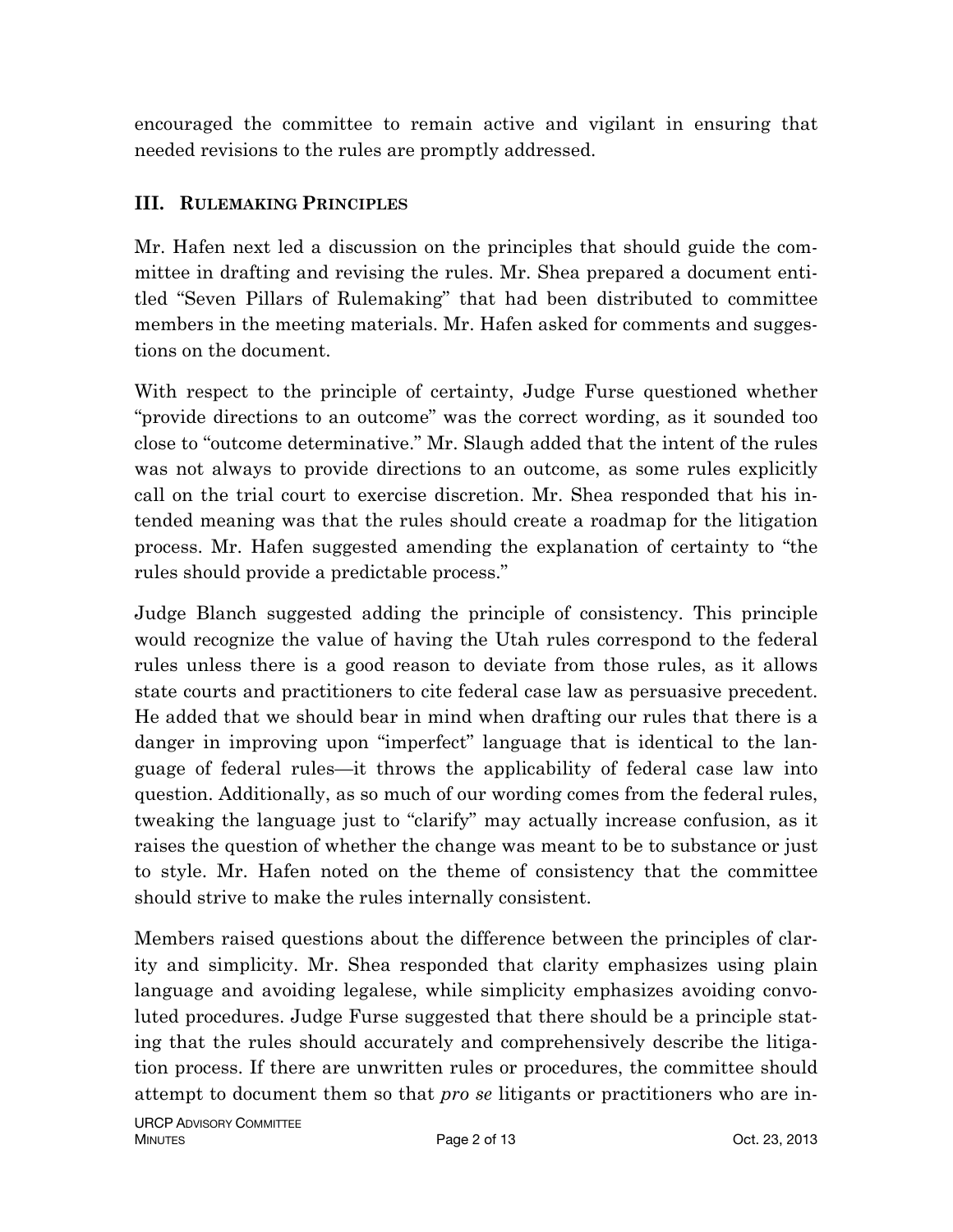experienced in practicing before the state district courts can know what to expect.

Regarding the principle of priority, Mr. Hafen noted that saying "requests from the legislature and supreme court will take priority over all tiers" would create an exception to the three-tiered system and lead to confusion. Rather, he suggested amending the statement to read "requests from the legislature and supreme court will be given the highest priority."

Regarding the principle of input, Mr. Hafen recommended that we include the statement, "The committee should thoroughly review comments and suggestions."

# **IV. PRIORITY OF PENDING ISSUES**

Mr. Hafen proceeded to focus on the issue of priority. He noted that one of the items he wanted the committee to consider was the priority that each proposal should be given. There are currently over 25 proposals awaiting the committee's consideration and action, and some of them were more important for the committee to consider than others. He recommended using colors to indicate priority. A proposal that is designated "red" would be one that the committee believes should be taken care of at the next meeting if possible. A proposal designated "yellow" would be one that the committee believes is important and would like to take care of as soon as possible, but it is not so urgent as to push other matters off the agenda for the next meeting. Finally, a proposal designated "green" is something that is not urgent and will be considered when the committee has time or when a related proposal comes before the committee.

Members asked whether proposals would be ranked within the categories that is, if there are multiple issues that are designated as "red," whether the committee would determine the order in which those issues would be considered. Mr. Hafen suggested that it would likely be adequate if the committee designated a priority color to a proposal and then let Mr. Shea prioritize within those categories when he put together the meeting agenda. Mr. Hafen also stated that he wanted to avoid spending excessive amounts of the committee's time on planning future meetings, as it would detract from the substantive business of the committee.

The committee then considered the list of proposals awaiting committee action. The committee assigned them priority as follows: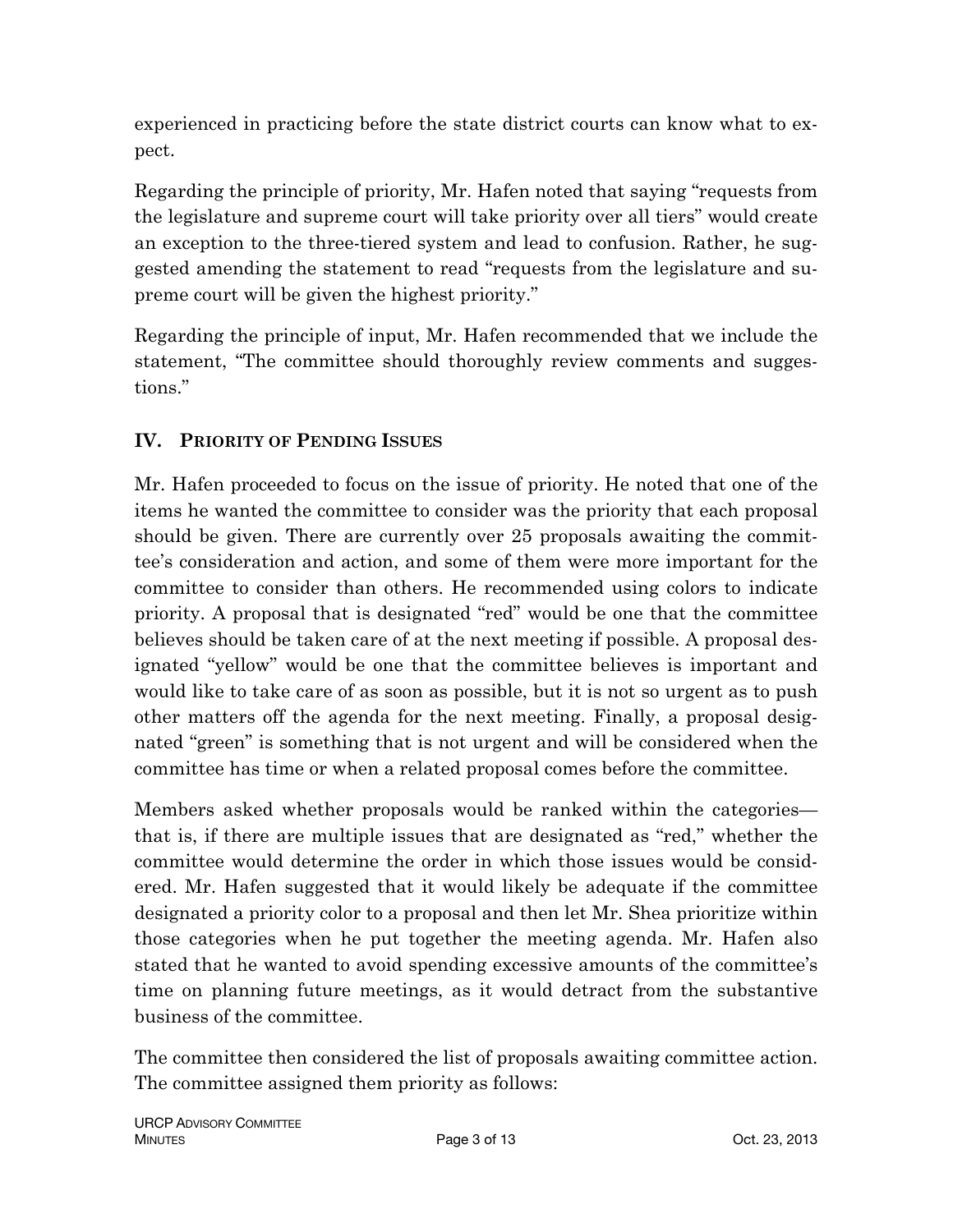|           | Review all rules for consistency regarding "filing" and                                                                                                                             |               |
|-----------|-------------------------------------------------------------------------------------------------------------------------------------------------------------------------------------|---------------|
|           | "serving" documents (not submit, deliver, etc.) GREEN                                                                                                                               |               |
| $\bullet$ |                                                                                                                                                                                     |               |
| ٠         | Arbrogast v. River Crossings, 2010 UT 40 Supreme Court<br>suggestion that the Standards of Civility be incorporated                                                                 |               |
| $\bullet$ | E-filing. Rule 5. Delete requirement that party has to<br>have agreed to service by email. Paragraph (d) fil-                                                                       |               |
| $\bullet$ | E-filing. Rule 5. Certificates of service for e-filed docu-                                                                                                                         |               |
|           | E-filing. Rule 6. Time. Review all rules for conformity                                                                                                                             |               |
| $\bullet$ |                                                                                                                                                                                     |               |
| ٠         | E-filing. Witness affidavits. E-file copy. Keep original  RED                                                                                                                       |               |
| $\bullet$ | E-filing. Replace judge's signature block with "end of or-                                                                                                                          |               |
| $\bullet$ | E-filing. Rule 74/75. Permit NOLA and W/D of counsel on<br>the record in open court if approved by the judge. Lawyer-<br>for-the-day programs, such as debt collection calendar and |               |
|           | Rule 7. Finality of orders. Combine memo into motion.<br>Move special SJ provisions to Rule 56. Move special dis-                                                                   | <b>RED</b>    |
|           | Rule 7. Serve motion to renew judgment by personal serv-                                                                                                                            |               |
| $\bullet$ | Rule 15. Attach a proposed pleading to a motion to amend                                                                                                                            |               |
| $\bullet$ | Rule 26. File all dispositive motions or certificate of<br>readiness for trial within 28 days after close of expert dis-                                                            |               |
| $\bullet$ |                                                                                                                                                                                     |               |
| $\bullet$ | Rule 26.1. Amend so that all dates trigger from the first<br>answer, rather than triggering from each step along the                                                                |               |
|           | <b>URCP ADVISORY COMMITTEE</b>                                                                                                                                                      |               |
|           | Page 4 of 13<br><b>MINUTES</b>                                                                                                                                                      | Oct. 23, 2013 |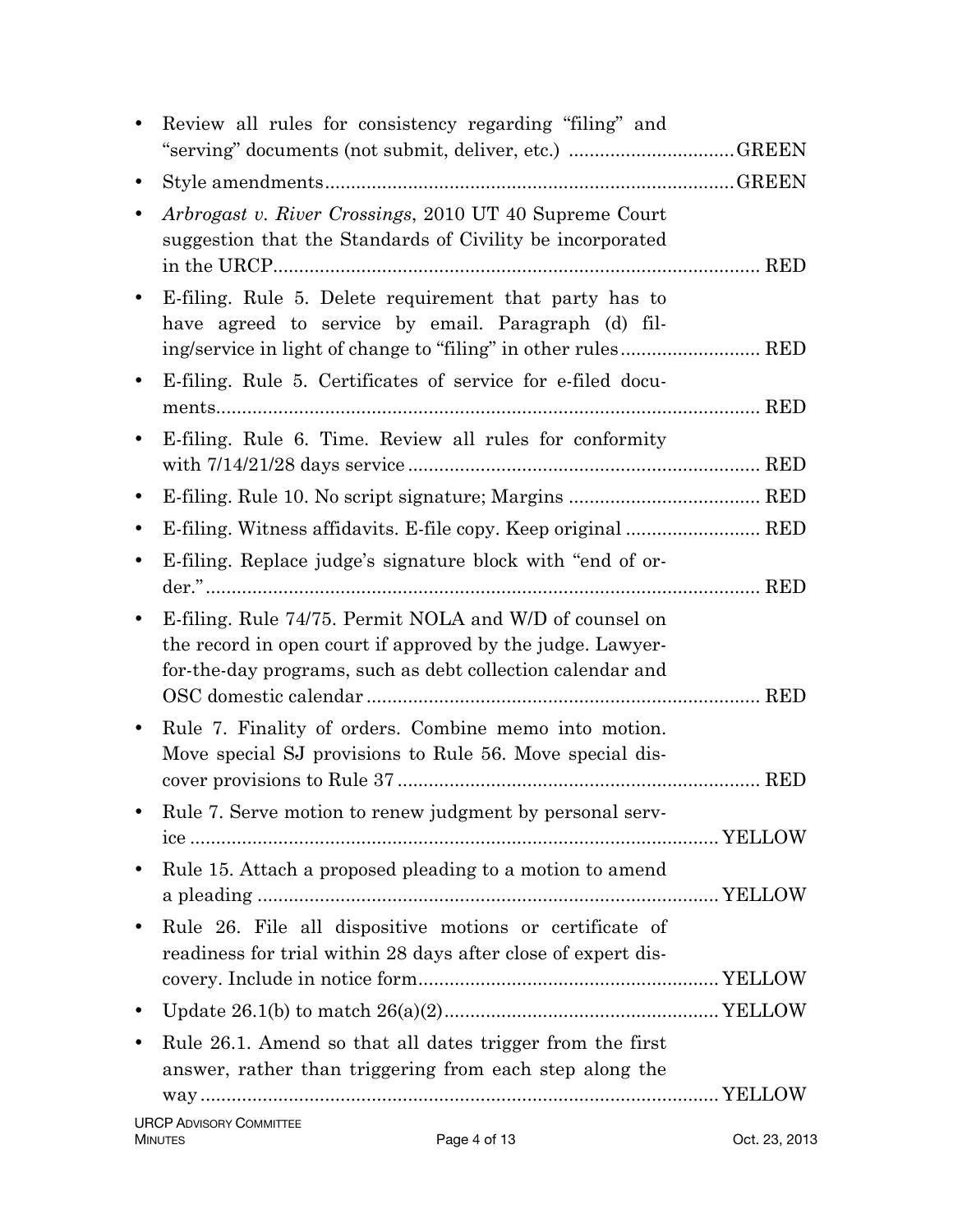| $\bullet$ |                                                                                                                                                                                                                                                 |
|-----------|-------------------------------------------------------------------------------------------------------------------------------------------------------------------------------------------------------------------------------------------------|
| $\bullet$ | Rule 26.4. Special rules for disclosure and discovery in<br>probate cases. Rule 81. Applicability of rules in general GREEN                                                                                                                     |
| $\bullet$ | Rule 45. Require notice of third party subpoena duces te-                                                                                                                                                                                       |
| $\bullet$ | Rule 4. Require copy of summons to be filed with proof of                                                                                                                                                                                       |
| $\bullet$ |                                                                                                                                                                                                                                                 |
| $\bullet$ | Delete or amend Rule 13(e), update Rules 13, 14 and 15  YELLOW                                                                                                                                                                                  |
| ٠         |                                                                                                                                                                                                                                                 |
| ٠         | Rule 54. Statement of post judgment interest rate in final                                                                                                                                                                                      |
| $\bullet$ | Rule 63. Response and request to submit for decision are<br>not proper on a motion to disqualify. Incorporate federal<br>grounds for recusal into URCP. 28 U.S.C. $\S$ 455. Disquali-<br>fication of justice, judge, or magistrate judge YELLOW |
| $\bullet$ | Rule 101. Motion practice before court commissioners.<br>Rule 109. Automatic temporary domestic ordersGREEN                                                                                                                                     |
|           | Rule 106. Modification of final domestic relations order GREEN                                                                                                                                                                                  |

The committee agreed that Representative Ken Ivory's proposal regarding Rule 68 would be stricken from the list. The committee had a meeting with him about the proposal in April 2012 and there has been no further word from him since that time; it appears he is no longer pursuing the proposal.

The committee recommended handling style amendments and checking for consistency regarding "filing" and "serving" documents as individual rules were considered for substantive purposes.

The committee agreed to consider all of the e-filing proposals at the next meeting as well as the Utah Supreme Court's suggestion in *Arbrogast*.

Mr. Carney asked whether the committee had a mechanism for responding to a proposal for revision. Mr. Shea responded that his usual practice is to confirm receipt of the proposal and inform the petitioner that he will inform them when it is on the agenda. When the proposal is put on the agenda, he invites the petitioner to present the proposal before the committee.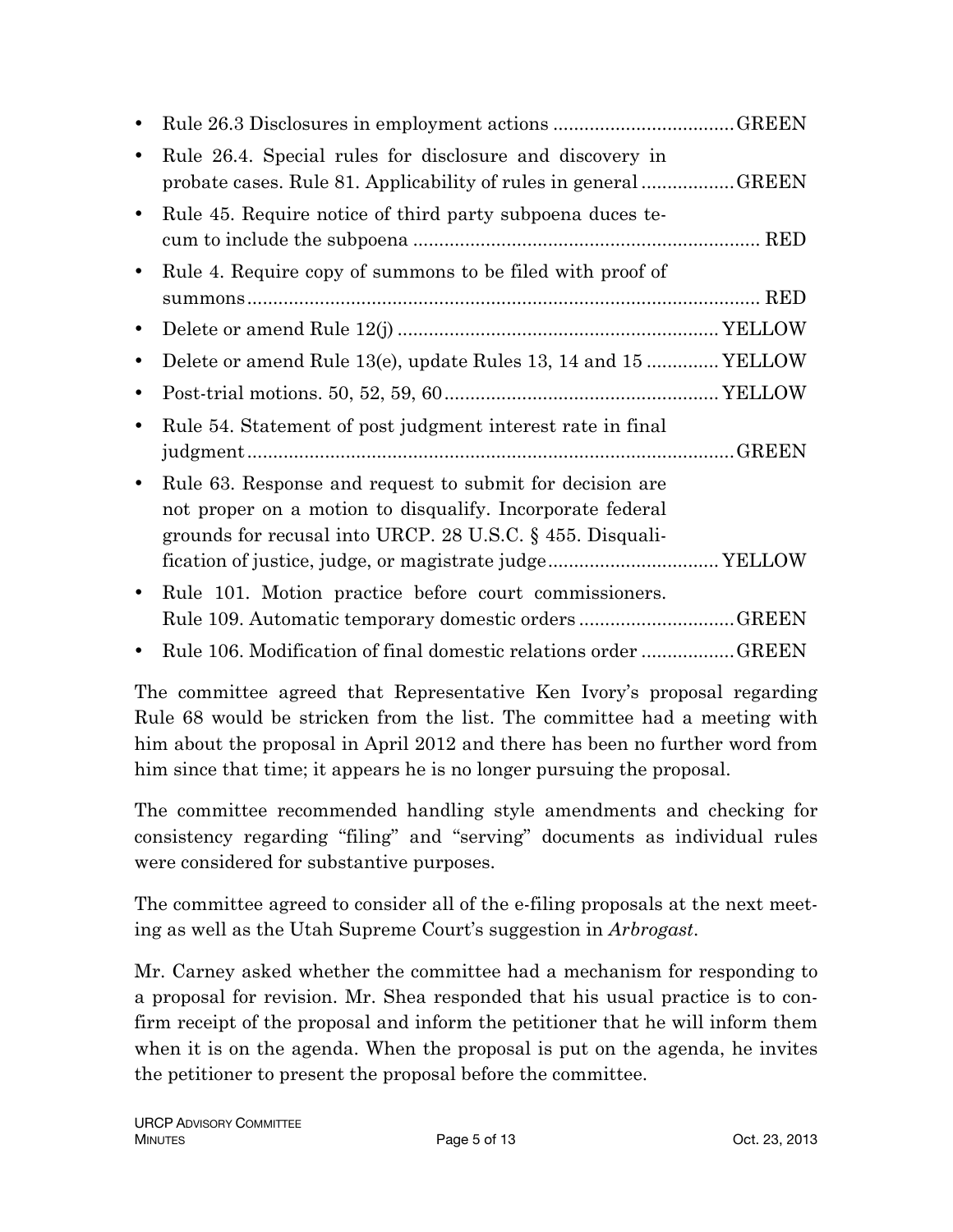Several members emphasized the need to review the family law rules. Judge Blanch noted that Rule 108 currently limits a party seeking an evidentiary hearing before a judge in an objection to commissioner's recommendation from offering evidence that was not considered by the commissioner below. However, as commissioners do not take evidence, this seems to be internally inconsistent. Judge Shaughnessy also noted that the way the rule is drafted currently suggests that a party is entitled to *de novo* consideration of every issue decided by the commissioner.

Commissioner Blomquist is currently working with members of the family law section of the Utah State Bar to revise Rule 101 and to create a rule establishing automatic temporary orders. Mr. Slaugh and Mr. Whittaker have also been working on a set of revisions to the family law rules. The committee recommended that Mr. Slaugh and Mr. Whittaker expand their review of the rules to consider the issues identified with Rule 108. When Mr. Slaugh and Mr. Whittaker have finalized their proposal, the committee recommended that Mr. Hafen write a letter to Commissioner Blomquist and her group submitting the proposal for their consideration and input.

## **V. RULE 58B**

**Discussion.** The committee proceeded to consider the proposed revision to Rule 58B. At the previous meeting, the committee had approved a motion to amend the wording of this revision and resubmit the revision for public comment. Since the previous meeting, Judge Shaughnessy and Mr. Whittaker had identified possible concerns that the committee may want to consider before submitting the proposed revision for public comment.

Judge Shaughnessy expressed his concern that because of language about filing a partial satisfaction of judgment, the revised rule could be read to require a judgment creditor to file a partial satisfaction each time the debtor made a payment against the judgment. Mr. Shea pointed out that the language in the revision only required a creditor to file a satisfaction after *full* satisfaction of the judgment. Partial satisfactions would be permitted but not required. Judge Shaughnessy was satisfied with that explanation and withdrew his concern.

Mr. Whittaker referred to language in Rule 58B that provides for filing a satisfaction of judgment for one of multiple judgment debtors, and suggested that the committee may want to consider a provision requiring a creditor to file a satisfaction upon any one of multiple debtors making a full payment of their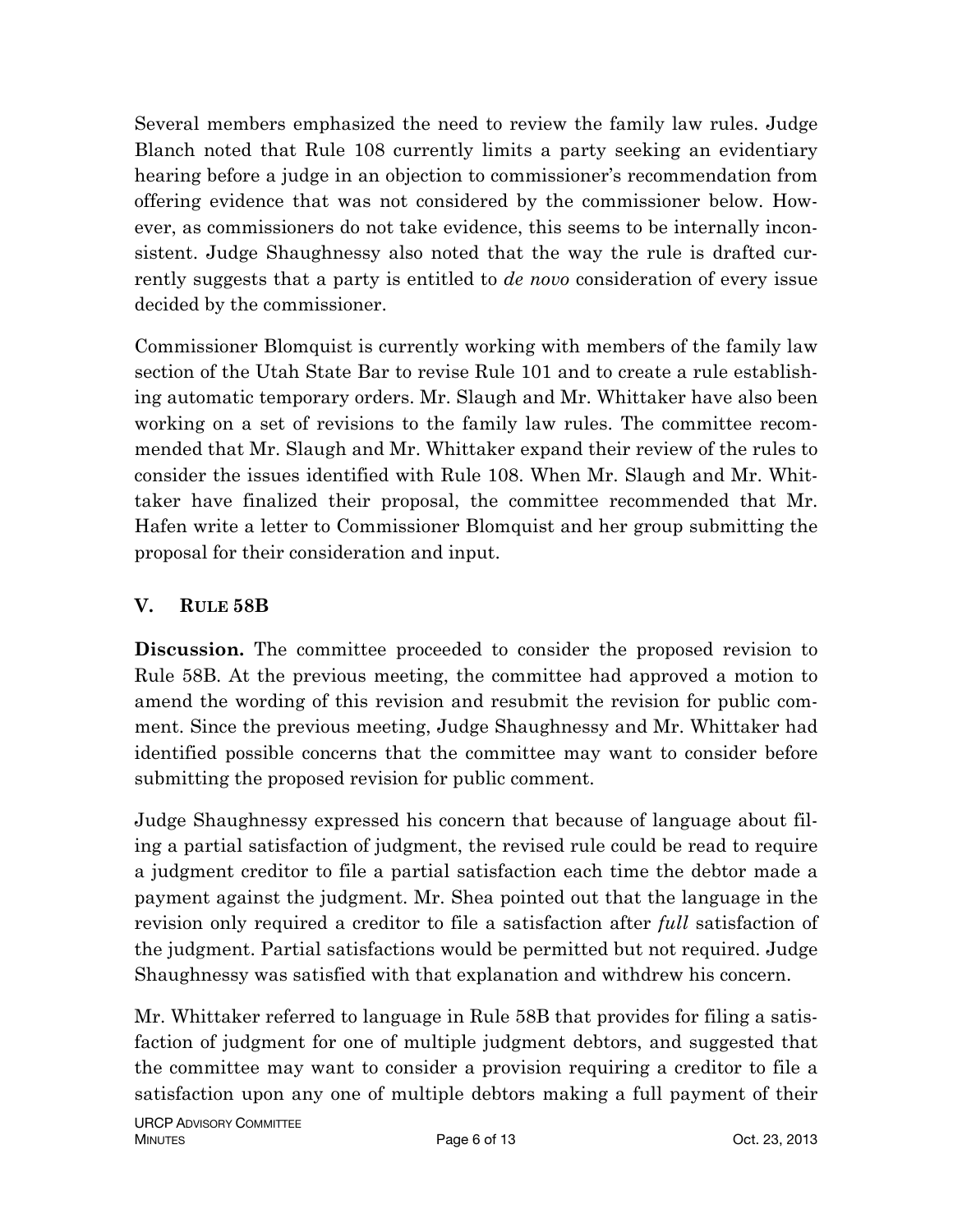obligation on the judgment. Several members of the committee commented that such a circumstance would be rare, as debtors who have joint and several liability on a judgment could not satisfy their part of the judgment without satisfying the whole judgment, and that judgments that allocated the judgment according to the Liability Reform Act tend to be drafted so that there is a separate judgment against each debtor, rather than each debtor being responsible for a certain percentage of one judgment. Mr. Whittaker was satisfied with that explanation and withdrew his concern.

Mr. Slaugh noted that the rules dealing with writs of garnishment and execution and on seizure of property already require the creditor to state the amount remaining on the judgment upon filing an application with the Court. The statement in that application fulfills the same function as a partial satisfaction. Mr. Slaugh suggested that subdivision (c) was redundant, but that the language did not hurt anything and could be left where it was.

**Committee Action.** As both concerns were withdrawn, Mr. Hafen asked for any other proposed changes to the proposed revision before submitting it for public comment. As no changes were proposed, the proposed revision of Rule 58B as contained in the meeting materials was thereby approved for submission to the Administrative Office of Courts for publication and distribution pursuant to UCJA 11-103(2)-(3).

# **VI. RULE 7**

At the September meeting, a motion was approved to prepare a draft for review that incorporates the proposal to combine the motion and memorandum, the proposals for submission of orders, the proposal for the request to submit, and other proposals for Rule 7 previously identified. Mr. Shea, who was tasked with preparing this draft, presented it to the committee. A copy of this draft was included in the meeting materials.

In the proposed draft, the current Rule 7 would be divided into 7 and 7A. The proposed Rule 7 would define the pleadings allowed to be filed in a civil case as the current Rule 7(a) does; it would incorporate the updated language of the federal version of Rule 7(a). The proposed Rule 7A would deal with motion practice, and would include:

• A general definition of a motion and references to other rules that provide special requirements for particular motions (subdivision (a));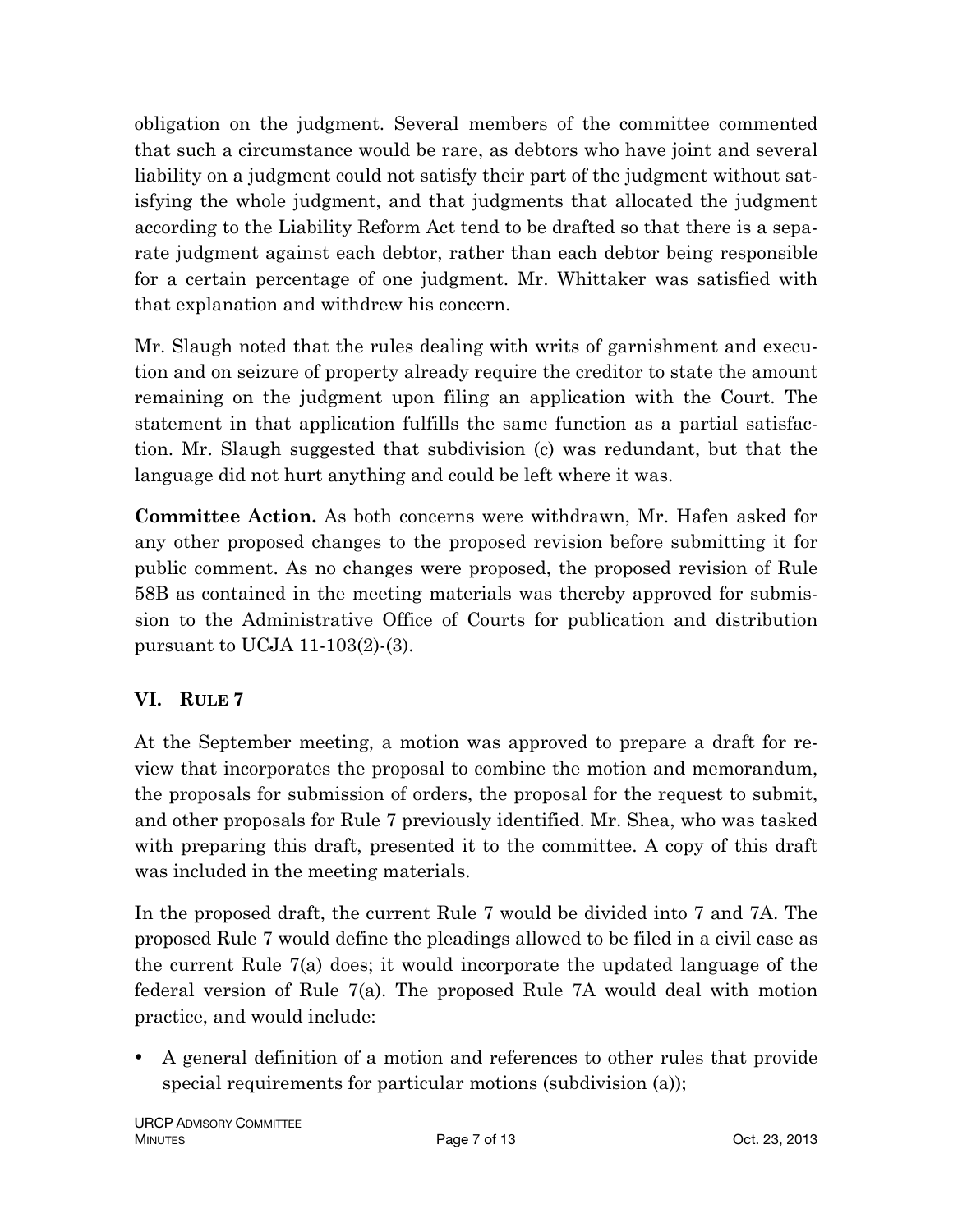- requirements for the title, length, format, and content of motions, including a requirement that a motion be combined with its supporting memorandum in the same document (subdivision (b));
- requirements for the title, length, format, and content of response and reply memoranda, including a prohibition on making a motion in a response or reply memoranda (subdivisions  $(c)$ –(d) & (j));
- a provision for responding to an objection filed in a reply memorandum (subdivision (e));
- a requirement that a party seeking a decision on a motion file a request to submit for decision and provisions outlining the format of that document (subdivision (f));
- provisions outlining the parties' right to a hearing on a motion and the procedures for requesting a hearing (subdivision (g));
- a provision for citing supplemental significant authority (subdivision (h));
- provisions regarding the form and requirements of orders and proposed orders, as well as the procedure for circulating proposed orders (subdivisions  $(i) \& (m)$ ;
- requirements for *ex parte* motions, including motions for overlength motions and memoranda (subdivisions (k)–(l)); and
- a prohibition on using orders to show cause for anything other than to address violations of existing orders (subdivision (n)).

# *A. Proposed Rule 7A(i): Orders and the Question of Finality*

**Discussion.** The committee proceeded to consider Subdivision (*i*) of proposed Rule 7A, which addresses orders. The draft includes a provision that states: "The order is a final judgment that can be appealed if it satisfies Rule 54(b) and Rule 58A(c)." Mr. Shea said that this language is intended to abrogate the holdings of *Central Utah Water Conservancy District v. King*, 2013 UT 13, 297 P.3d 619*, Giusti v. Sterling Wentworth Corp.*, 2009 UT 2, 201 P.3d 966, and *Code v. Utah Dept. of Health*, 2007 UT 43, 162 P.3d 1097. These cases hold that Rule 7(f)(2) requires that a separate order be prepared by the prevailing party unless the district court gives explicit direction that no additional order is required.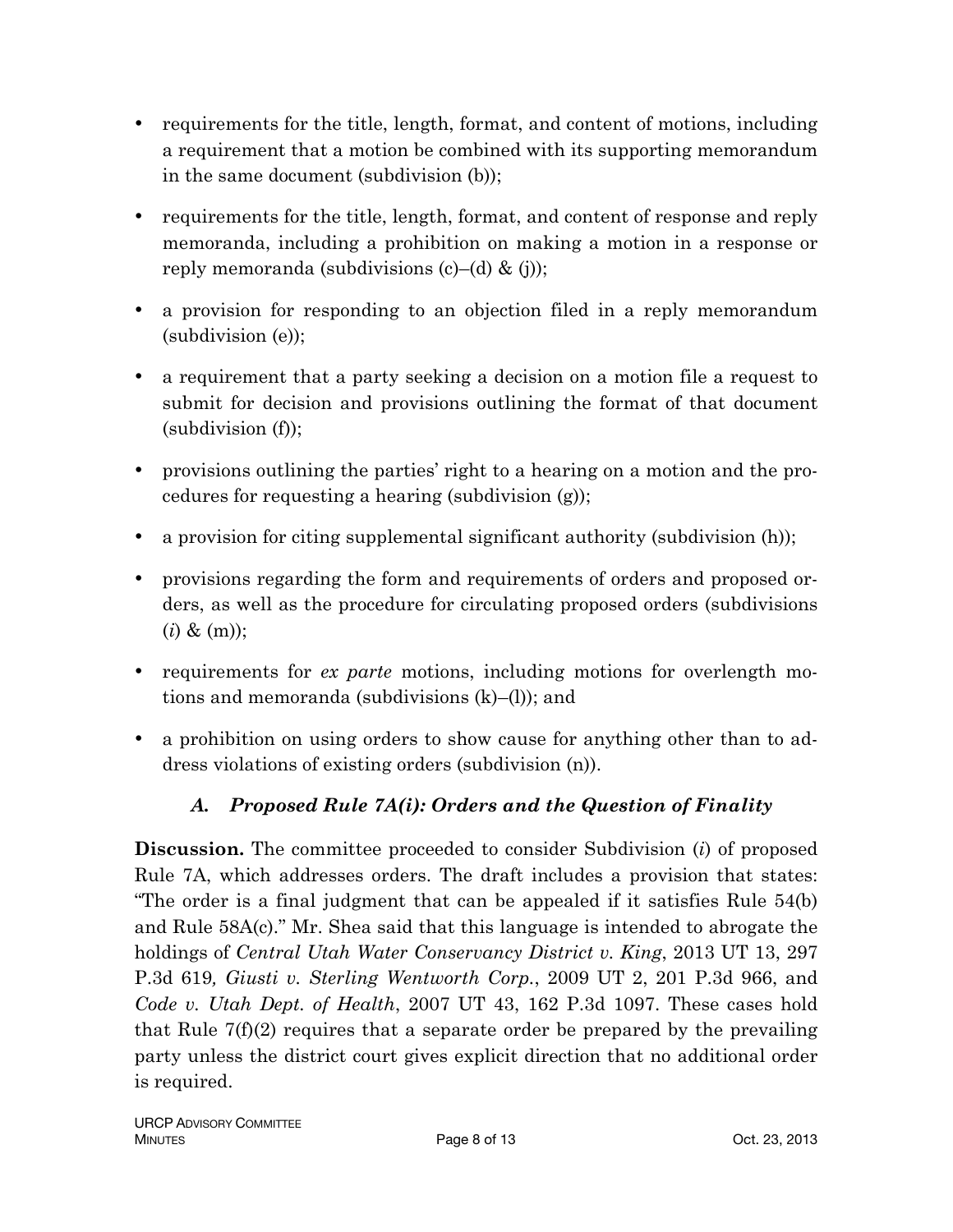Mr. Shea remarked that the provision requiring the prevailing party to prepare a proposed order "unless otherwise directed by the court" was not intended to have anything to do with finality, but rather to establish the presumption that an order memorializing a judge's ruling from the bench would be drafted by the prevailing party, and to preserve a judge's discretion to direct another party to prepare the order.

Members expressed their concerns that the committee may be overstepping its bounds in "overruling" an established precedent of the Utah Supreme Court. Mr. Hafen pointed out that the supreme court has the final say in whether to adopt the revision, so the committee would just be suggesting that the supreme court "overrule" itself. Moreover, as the supreme court asked the committee in *Central Utah Water* to "review rule 7(f)(2) and address the possibility of endlessly hanging appeals," 2013 UT 13 at ¶ 27, it would not be inappropriate to bring them that suggestion. Mr. Shea recommended that the committee present the supreme court with a proposal and seek the justices' input before sending out the rule for public comment.

Mr. Slaugh noted that the draft still contains the language relied upon by the supreme court in *Central Utah Water*: "Unless otherwise directed by the court, within 14 days after the court's decision the prevailing party shall serve upon the other parties a proposed order in conformity with the court's decision." 2013 UT 13 at ¶¶ 9-10. A provision stating that "the order is a final judgment" if it satisfies other rules would not be effective if the memorandum decision authored by the judge is not an order under the rules.

Judge Shaughnessy agreed and pointed out that the reference to the court's action as a "decision" strongly suggests that it would not be an order under the rules. He noted that under the current rule, he could prepare a document with the title "Final Order Granting Summary Judgment," but unless he includes the "magic words" at the end of the document —"this is the final order of the court and no further order is required"—it would not be final or an order, irrespective of the title. The problem with the current requirement of the "magic words" is that it exalts form over substance, and creates different requirements for an order produced by a judge and one produced by a party.

Judge Shaughnessy further explained that the problem of finality does not only apply to appealable orders, but also to interlocutory orders—under Rule  $7(f)(2)$ , a judge-issued order on discovery not containing the "magic words" would not be an "order" under the rule until a separate order was prepared by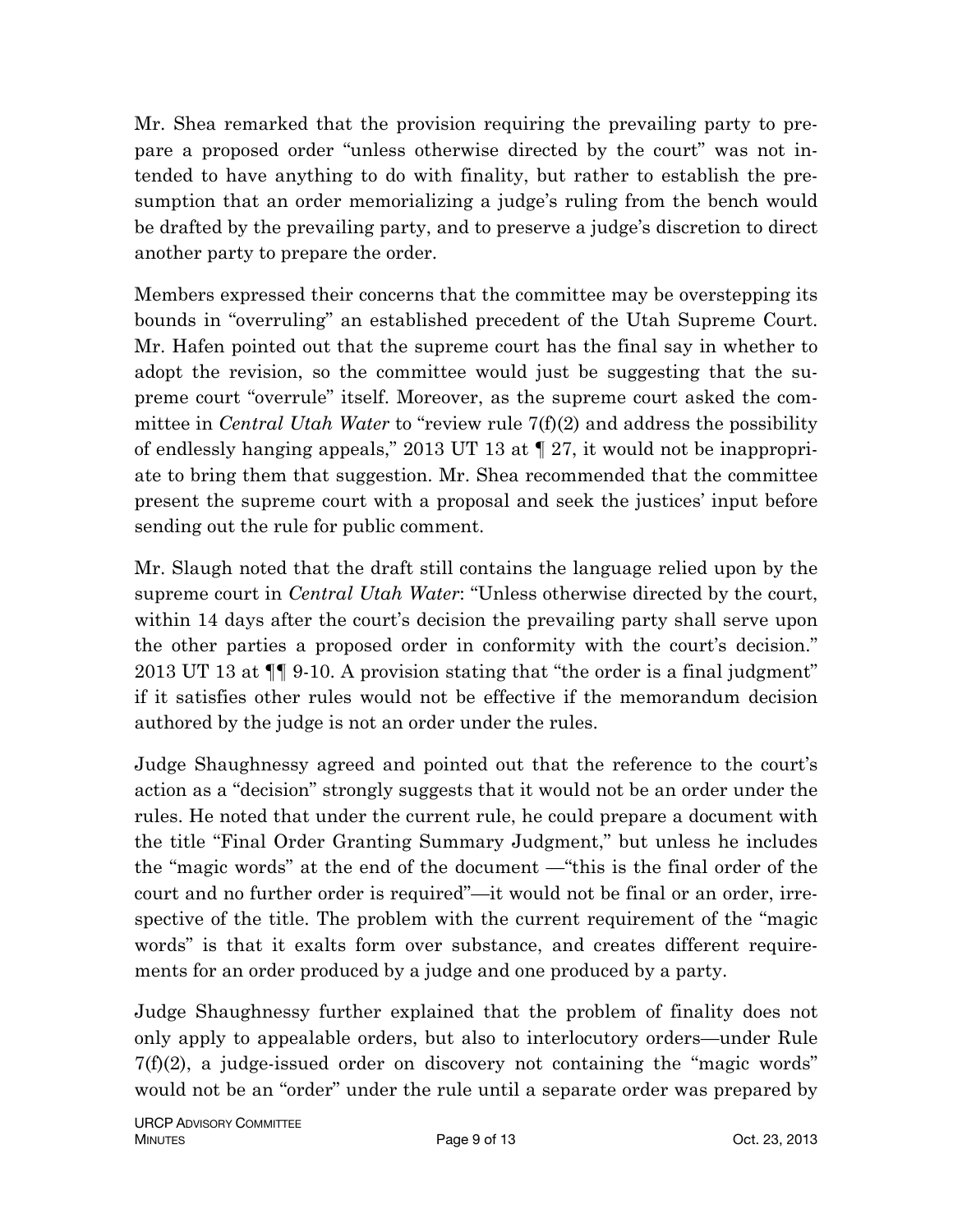a party. That raises the question of whether the party could be sanctioned for failure to comply with a decision that has not been memorialized in an order.

Judge Anderson pointed out that now that proposed orders are filed in an editable format by e-filing, it becomes even more ambiguous as to whether an order was prepared by the prevailing party or by the judge. He posed a hypothetical situation where a party submits a proposed order to a judge via efiling, and the judge edits it before issuing the order. At what point does the document change from the party's proposed order under Rule 7(f)(2) into a decision written by the judge? Is a document bearing the caption of a party but whose content is entirely written by the judge an order or a decision? Does the fact that the party's caption appears at the beginning of the document negate the need to include the "magic words" that no further order is required?

Mr. Davies asked how often the finality problem actually affects litigants. Mr. Shea replied that it has affected several cases since 2007, including a case in which the court of appeals rejected Judge Anderson's order of dismissal as nonfinal, even though Judge Anderson used a form approved by the administrative office of courts.

Mr. Slaugh noted that while the current rule is somewhat absurd in that a written order that purports to be a "final order" in its title would not be a final order for purposes of appeal, it also removes the uncertainty of a party having to determine whether an order starts the time for filing an appeal. While the document described by Judge Shaugnessy is clearly intended to be a final order, there are also examples where the intention of finality is less clear. For example, consider a memorandum decision granting a motion to dismiss under Rule 12(b)(6) that does not explicitly order that the case is dismissed, but rather just states that "the motion is granted." Did the judge intend for the memorandum decision to be a final order? The case law prior to *Code* and *Giusti* was unclear on that issue.

Judge Blanch observed that the document referred to by Judge Shaughnessy would not be a final, appealable order in federal court either. Rather, the court clerk would file a judgment as a separate document under Rule 58 of the Federal Rules of Civil Procedure. The filing of that document would trigger the time for filing an appeal. While the volume of cases handled in state courts make it impractical for Utah to adopt that system, the "magic words" perform a similar function, as they give the parties an unambiguous indication that the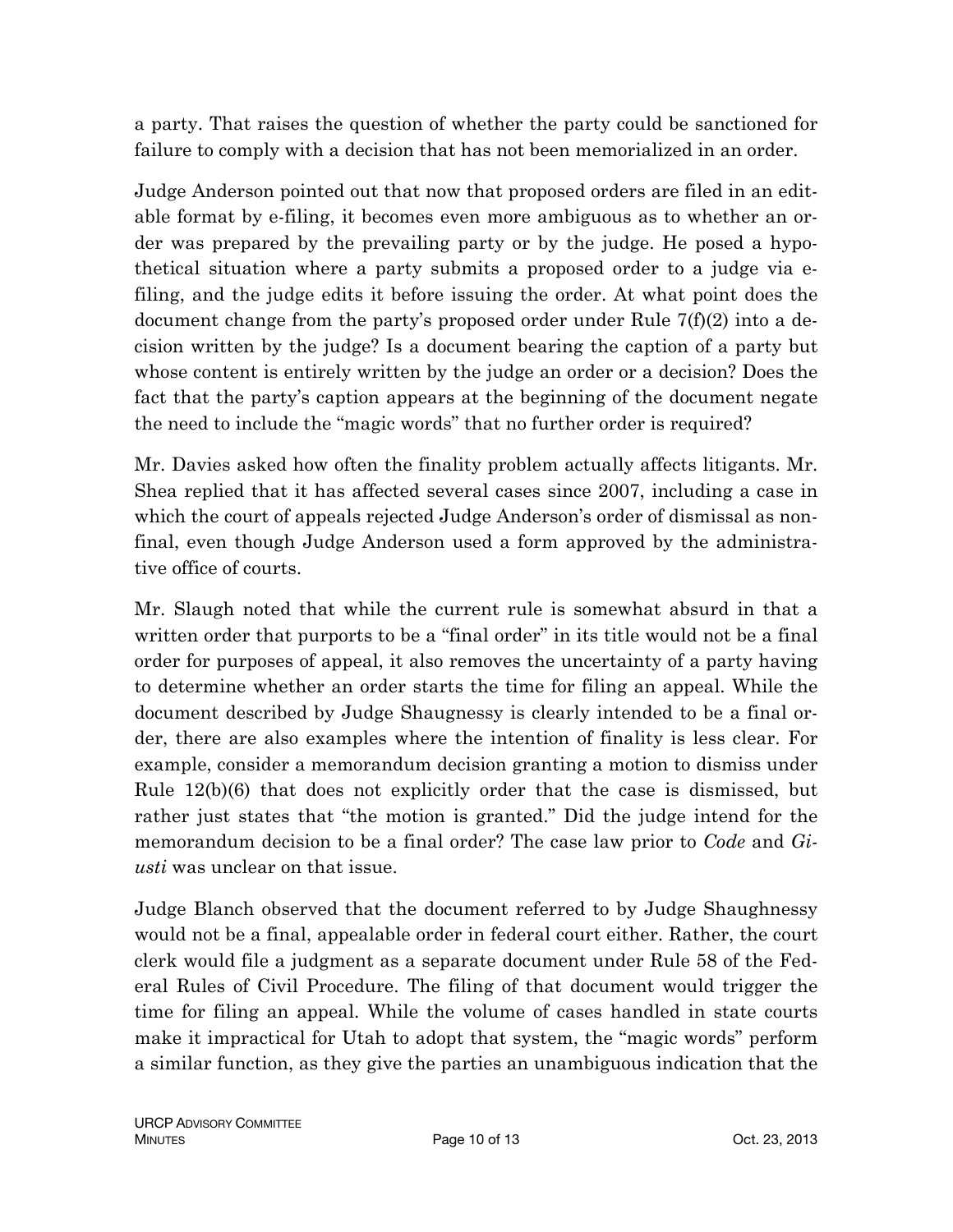time to appeal is running. Also, judges are figuring out that they have to put in the "magic words," which leads to fewer hanging appeals.

Judge Blanch further noted that without the rule, there is an ambiguity as to whether something like a verbal ruling from the bench would start the time for appeal. It would be better to have a rule that leads to endlessly hanging appeals than one that cut off an unsuspecting party's appellate rights due to an ambiguity.

Mr. Cullen asked what the potential problems would be with requiring a district court to unambiguously certify that an order is final and appealable for purposes of starting the time to file an appeal. Mr. Shea replied that it would be an extra step in the process and would increase the likelihood of endlessly hanging appeals.

Mr. Whittaker noted that Rule 58(c) of the Federal Rules of Civil Procedure deals with the problem of endlessly hanging appeals by providing that if an order that disposes of all pending claims has been issued, but the court clerk neglects to enter a judgment in a separate document, that order is deemed a judgment for purposes of appeal after 150 days have elapsed from the issuance of the order.

Judge Shaughnessy expressed his preference that there be a final judgment in every case that was entered as a separate document that had the title of "judgment" on the caption. However, Judge Blanch cautioned that in many cases there are multiple judgments entered in the case even though they do not dispose of all pending issues. For example, in a family law case, a party can be awarded attorney fees under the fee-sharing statute to allow that party "to prosecute tor defend the action." That is routinely called a judgment, even though it is entered during the pendency of the case. Rule  $7(f)(1)$  provides that these interlocutory orders to be "enforced in the same manner as if it were a judgment." Therefore, if the committee were to enact Judge Shaugnessy's suggestion, either the rules would have to prohibit using the term "judgment" to refer to an interlocutory order for the payment of money, or to come up with a different term for an order disposing of all issues in a case.

Several members then suggested if the separate document and entry of judgment requirements in Rule 58 of the Federal Rules of Civil Procedure were altered to specify that the judgment would be prepared by the prevailing party, that may provide a good basis for implementing Judge Shaugnessy's sugges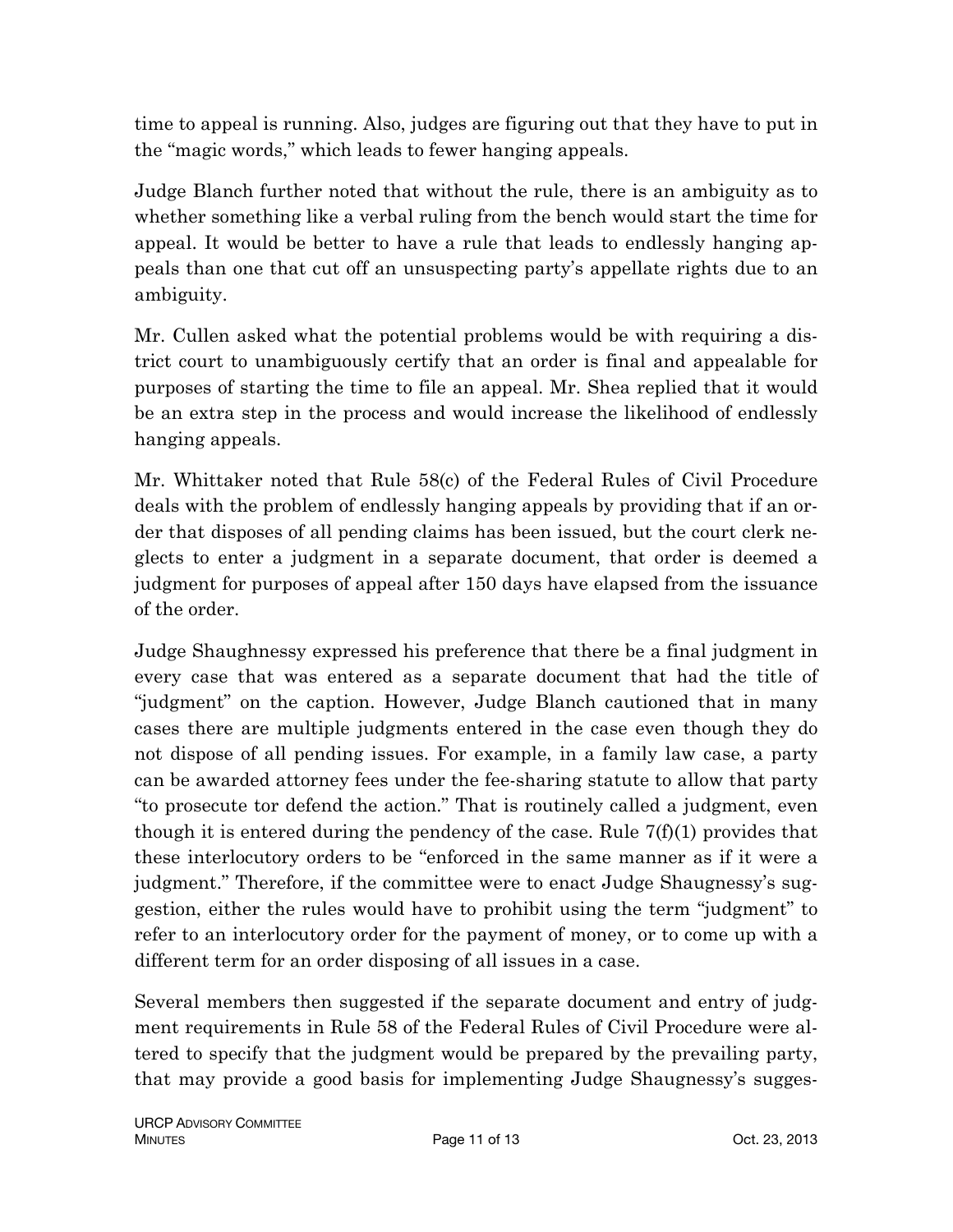tion. Also, the provision in Subdivision (c) of the rule would solve the problem of endlessly hanging appeals. Mr. Slaugh and Mr. Carney noted that Utah's Rule  $58A(a)$ –(c) contained provisions that were outdated and did not reflect the practice of the courts, so it would be a good opportunity to review and update these provisions as well.

**Committee Action.** It was the sense of the committee that it would be helpful to have a draft of Rule 58A incorporating the language of Federal Rule 58(a)– (c) with references to the clerk changed as appropriate for further discussion of the issue. The issue was informally tabled to allow the draft to be prepared and circulated at a future meeting.

# *B. Other Comments*

Mr. Hafen asked for comments regarding the other provisions of the proposed draft of Rule 7 and 7A.

Judge Furse recalled Mr. Marsden's comment in an earlier meeting that he felt following the local federal rule combining the motion and memorandum resulted in a somewhat clunky document. Judge Furse blamed this clunkiness on the local rules referring to the motion and memorandum as two documents combined into one. The federal rules define a written motion in such a way as to exclude a statement of facts or argument from being part of a motion, so the local federal rules must refer to a motion and memorandum as separate things. However, the Utah rules could avoid this clunkiness by defining a motion as including the sections traditionally in a memorandum.

Mr. Slaugh expressed his concern that the requirements for the title of a motion may be too strict, as it appears not to allow for inclusion of words like "amended," "*ex parte*," etc. He also noted that the draft changes the page limit for motions and initial memoranda from ten pages of argument to ten pages total. While some members suggested changing this back to ten pages of argument, others argued that it would be better to just increase the page limit for the entire motion, as the current rule encourages smuggling argument in the other sections of the motion or memorandum.

Judge Blanch expressed his approval of the provisions regarding objections to evidentiary issues in lieu of filing a motion to strike. However, as there is existing case law that explicitly refers to the requirement of a motion to strike, it needs to be made explicit either in the text or the committee notes that the rule is replacing the requirement of a motion to strike with this procedure.